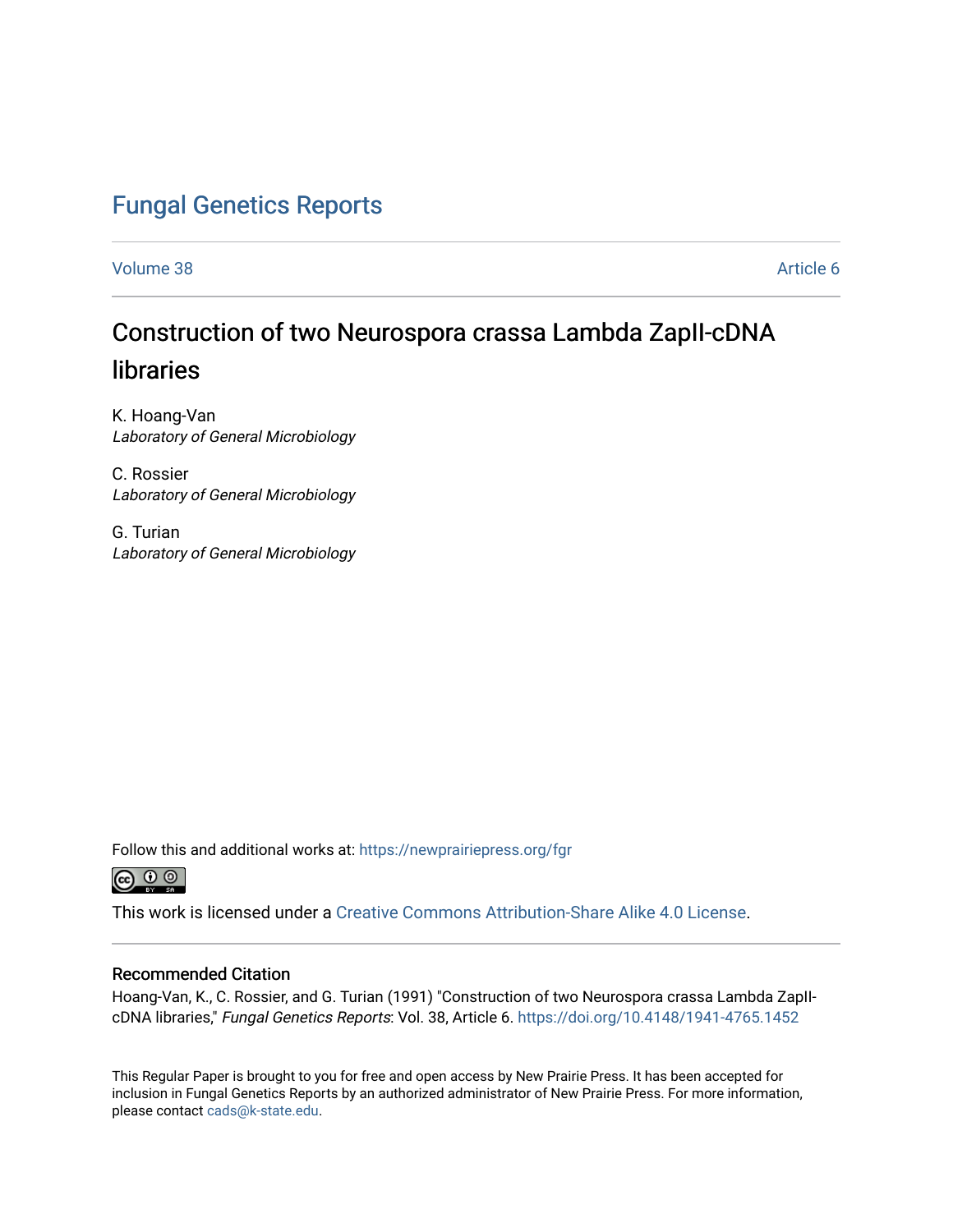# Construction of two Neurospora crassa Lambda ZapII-cDNA libraries

#### Abstract

In the presence of the anti-microtubule agent benomyl, N. crassa synthesizes and secretes a major 60 kDa protein in the culture medium. This protein is absent in untreated cells (Rossier et al. 1989. Eur. J. Cell Biol. 50:333-339). To clone the gene coding for the 60 kDa protein and to unravel its function, we have constructed a cDNA library from benomyl-treated cells ("benomyl" cDNA library). A second cDNA library was constructed from untreated cells in order to clone genes coding for cytoskeletal proteins ("standard" cDNA library).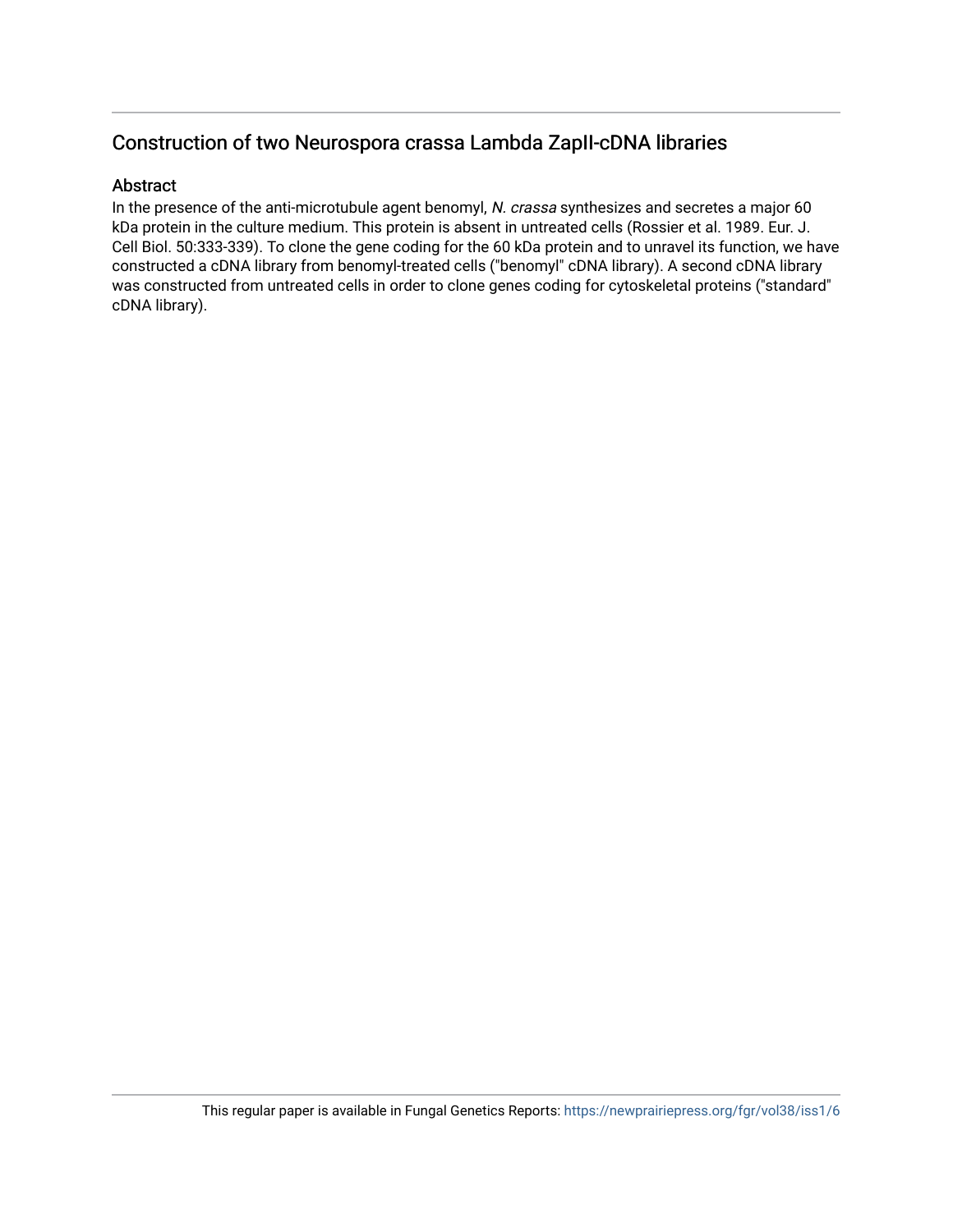## **Construction of two** *Neurospora crassa* **Lambda ZapII-cDNA libraries**

### *K. Hoang-Van, C. Rossier and G. Turian - Laboratory of General Microbiology, Sciences III, 30 quai Ernest-Ansermet, 1211 Geneva 4, Switzerland*

In the presence of the anti-microtubule agent benomyl, *N. crassa* synthesizes and secretes a major 60 kDa protein in the culture medium. This protein is absent in untreated cells (Rossier et al. 1989. Eur. J. Cell Biol. 50:333-339). To clone the gene coding for the 60 kDa protein and to unravel its function, we have constructed a cDNA library from benomyl-treated cells ("benomyl" cDNA library). A second cDNA library was constructed from untreated cells in order to clone genes coding for cytoskeletal proteins ("standard" cDNA library).

The two cDNA libraries have been constructed using the Lambda Uni-Zap II vector in the ZapTM cDNA synthesis kit (Stratagene, USA; Short et al. 1988. Nucleic Acids Res. 16:7583- 7600). The advantage of this cloning vector is that each cDNA is in the proper orientation to facilitate expression of fusion proteins by the *lacZ* promoter in the Lambda Zap II vector for antibody screening. cDNA clones can also be identified by hybridization with a DNA probe. The pBluescript SK(-) plasmids containing the cDNA inserts can be excised from the purified Lambda Zap II clones with filamentous helper phage R408 for immediate restriction enzyme mapping, sequence analysis and in vitro mutagenesis. The pBluescript SK(-) plasmid is a 2958 base pair phagemid derived from pUC19 and carries an f1 origin of replication allowing single strand cDNA rescue, via filamentous helper phage infection, for site-specific mutagenesis or single strand sequencing. It possesses a *colE1* origin for replication in *E. coli* and the *AmpR* gene for selection on ampicillin medium.

The "standard" cDNA library has been made with polyA+ mRNAs from *N. crassa* (wild type, St. Lawrence 74A) cultivated in liquid Vogel medium for 19 hours and the "benomyl" cDNA library from *N. crassa* treated for 8 hours with 1.7 uM benomyl after 17 hours of growth in liquid Vogel medium. Total RNA from *N. crassa* was isolated by sedimentation through a CsCl gradient, solubilization in guanidine-HCl at 65 C and ethanol precipitation (Hoang-Van et al. 1989. Eur. J. Cell Biol. 49:42-47). 1.25 ug of poly A+ mRNAs were purified on oligo(dT)-cellulose columns and used as templates to construct the two cDNA libraries. First strand synthesis was primed with a poly(dT)-primer/linker containing a *Xho*I restriction site and performed with Moloney reverse transcriptase in the presence of 5-methyl-dCTP. The cDNAs were blunt ended using T4 DNA polymerase and ligated to *Eco*RI adaptors. These *Xho*I-*Eco*RI cDNAs were then unidirectionally inserted into the Lambda Zap II vector (1 æg), which has been predigested with *Xho*I and *Eco*RI and dephosphorylated with alkaline phosphatase. The 5' end of the mRNAs is then nearest to the *lacZ* promoter. The two *N. crassa* cDNA libraries were packaged with Gigapack Gold packaging extracts (Stratagene, USA). A total of 1.1 million recombinant phages for each library were obtained after the initial infection of PLK-F', a *mcrA*-, *mcrB*- *E. coli* strain, preventing digestion of hemi-methylated cDNA. Recombinant phages may be recognized by blue/white color identification when plated on lac- hosts in the presence of isopropyl- -D-thiogalacto-pyranoside (IPTG) and 5-bromo-4-chloro-3- indolyl- -D-galacto-pyranoside (X-Gal). A blue to white of <0.5% for the "standard" cDNA library and <1% for the "benomyl" cDNA library indicated that most of the resulting phages were recombinant. The titers before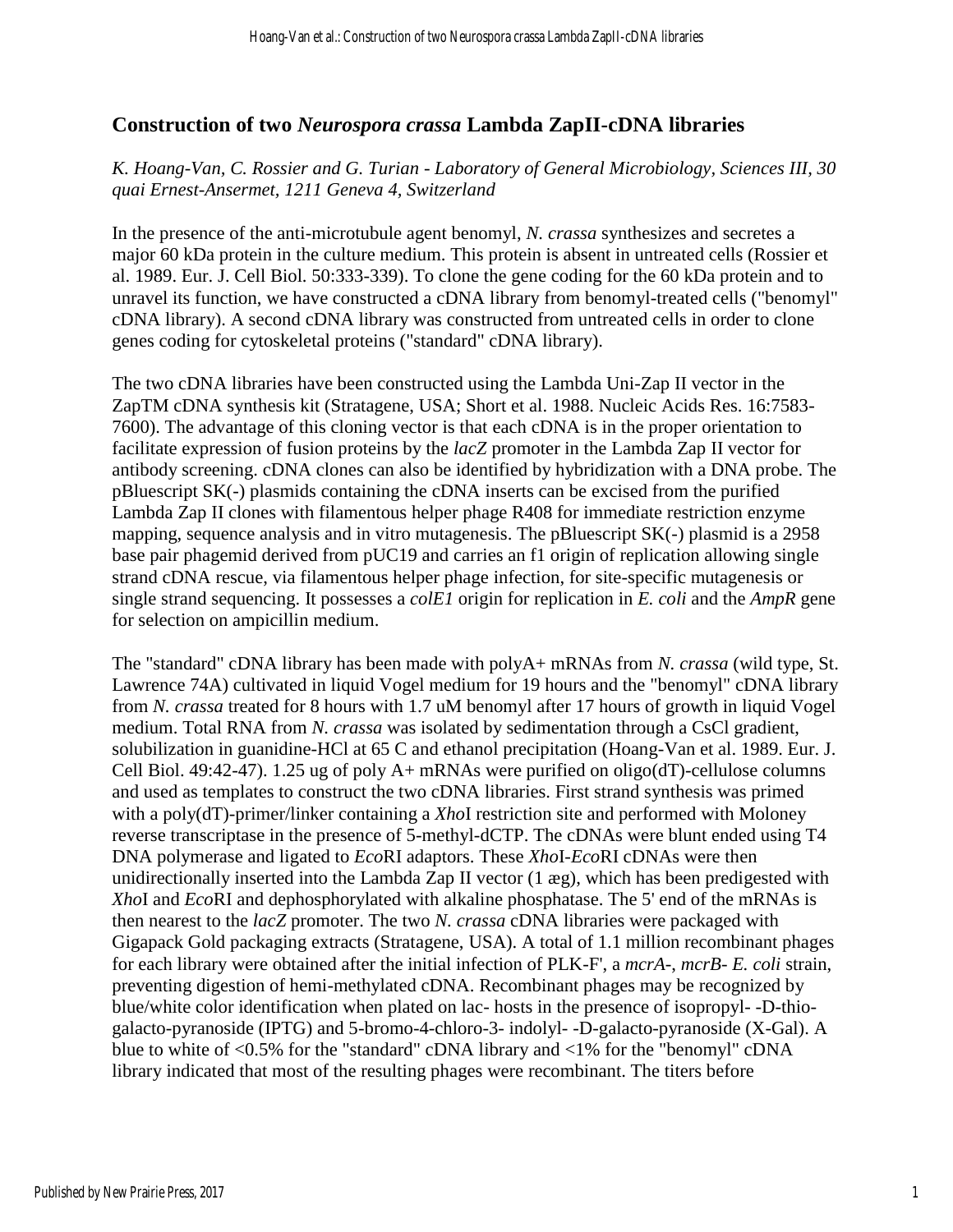amplification of the "standard" and "benomyl" cDNA libraries were 1.5 x 109 and 109 plaques/ml, respectively.

We have screened the fusion proteins from the "benomyl" cDNA library with rabbit polyclonal antibodies raised against the 60 kDa protein secreted by N. crassa in the presence of 1.7 uM benomyl. Fusion proteins expressed in the presence of 10 mM IPTG and then adsorbed onto nitro-cellulose filters were incubated with the anti-60 kDa antibodies (dilution 1:2000 in TBS containing 0.5% Tween-20). The peroxidase activity was revealed with 0.07 mg/ml diaminobenzidine-tetrahydro- chloride (DAB) in the presence of 0.03% H2O<sup>2</sup> after incubation of the nitrocellulose filter with secondary antibodies (horseradish peroxidase-labeled donkey antirabbit IgG, Amersham, UK) (dilution 1:2000 in TBS containing 0.5% Tween-20). 175 positive clones were obtained after screening 280,000 plaques. 9 positive clones with insert of various sizes were analyzed by restriction enzyme mapping. Their sizes ranged from about 0.5 to 1.6 kb. Their fusion proteins overexpressed in the presence of 10 mM IPTG are shown in Fig. 1. The molecular weights of the fusion proteins were in agreement with the sizes of the inserts. Clones N65 and N121 (possibly full length cDNA clones) were inhibitory for *E. coli* growth (results not shown) and did not overexpress the fusion proteins in the presence of IPTG.

The *N. crassa* beta-tubulin cDNA has also been cloned by screening fusion proteins of the "standard" cDNA library with rabbit polyclonal antibodies raised against *N. crassa* beta-tubulin and monoclonal antibodies raised against chick brain beta-tubulin (Amersham, UK) (Hoang-Van, preparation).